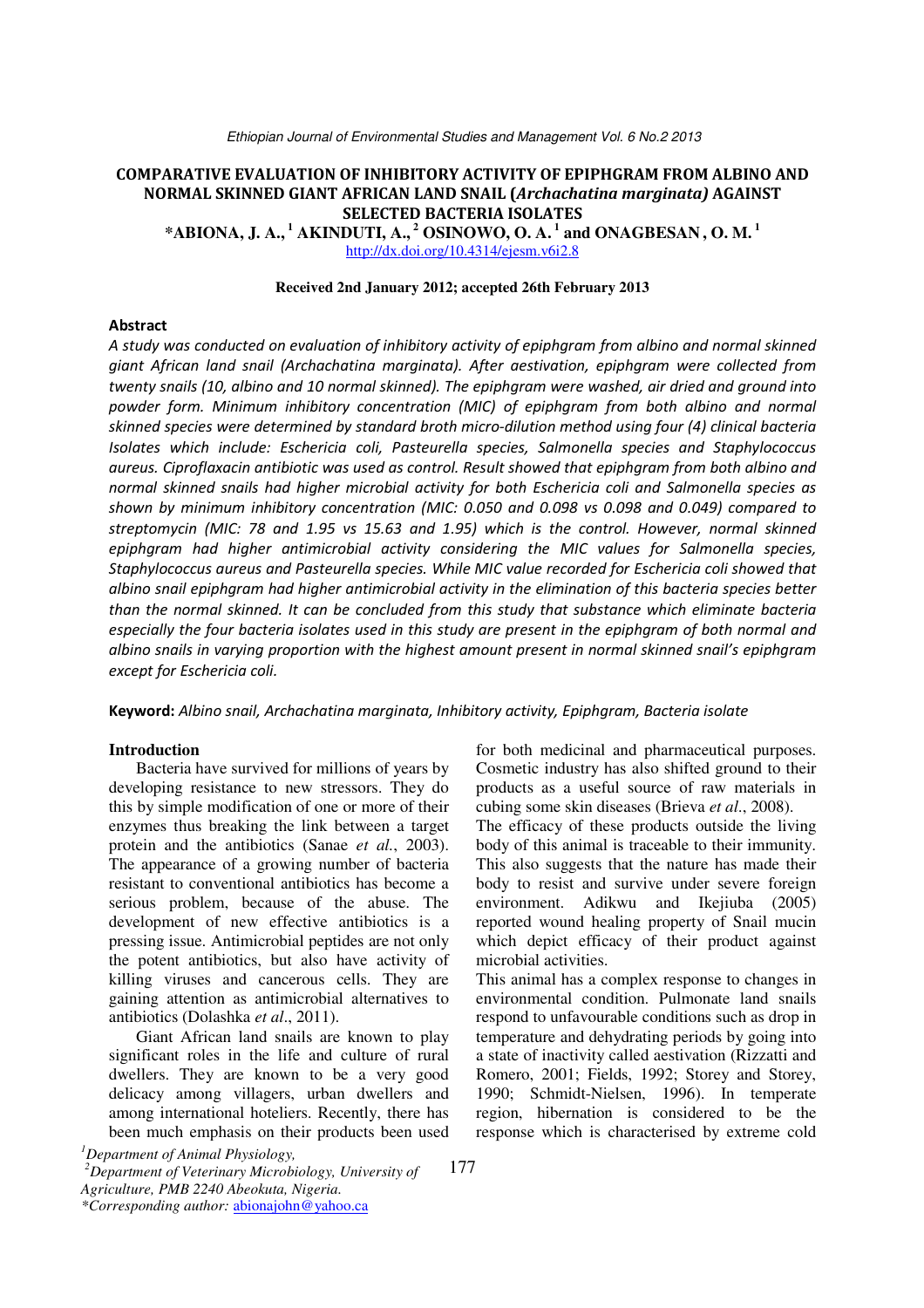(Abeloos, 1965; Aupinel, 1990; Bailey, 1981; Jeppesen, 1977; Jeppesen and Nygard, 1976; Riddle, 1983). Under unfavorable environmental condition , land snails secrete a mucus secretion that hardens into a calcareous epiphram (Li and Graham, 2007). This tough membrane covers the mouth of the shell and serves as a barrier against desiccation, infection and other damage during the period of dormancy (Block, 1971; Struthers *et al*., 2002). If this animal is intact after period of inactivation or dormancy, then it is an indication that epiphgram could be another protein product produced by this animal that could be used for medicinal purpose. This study therefore aimed at studying inhibitory microbial activity of normal and albino skinned epiphgram.

# **Materials and Method**

## *Experimental Area*

The research was carried out at the Snail Physiology Research Unit of the College of Animal Science and Livestock Production and Department of Veterinary microbiology, University of Agriculture, Abeokuta, Ogun State. The location lies within the rainforest belt of Western Nigeria, latitude 7 °N, longitude 3 ° 2' E and altitude 76 m.a.s.l. The climate is humid with a mean annual rainfall of 1,037 mm, mean temperature of  $28.7 \text{ °C}$  and mean relative humidity of  $82 \%$ .

## *Materials*

A total of twenty snails (20) *Archachatina marginata* weighing between 150g to 180g were used for this experiment. Ten (10) of them were albino while the other ten (10) were normal skinned type. Ten (10) plastic cages with each having a dimension of 30 cm by 40 cm by 24 cm, with small plastic feeding and drinking troughs in each cage, also, mixture of dried pawpaw leave and Poultry layers mash in ratio 50:50 v/v, w/w together with morta, pestle and universal bottles were used for this study.

## *Snails and their management*

The plastic cages were clean prior to the commencement of the experiment, two weeks was set aside as a period of acclimatization. The snails were fed *ad libitum*. Drinking water was also provided daily *ad-libitum* in drinking troughs. Feed and water troughs were washed daily while the cages were also clean daily.

## *Aestivation, Epiphgram Collection and Preparation*

At the fourth week, feed and water were withdrawn from the snails. After four to seven days, epiphgrams were fully formed. Collection was made at the second week. Epiphgrams were removed with the use of sterile spatula by lifting the edge of the snail aperture. Collected epigrams were collected in sterile universal bottles and stored at room temperature. The epiphgrams obtained were ground to powder in sterile morta with pestle. One gram of powdered epiphgram was weighed and thoroughly dissolved in 100ml of sterile water to make 0.001g/mL (1mg/mL). *Minimum Inhibitory Concentration (MIC)*

Standard broth micro-dilution method was used to determine MIC of epiphgram obtained from both albino and normal skinned snail specie (*A. marginata*) to clinical bacteria isolates which include; *Eschericia coli, Pasteurella* sp., *Salmonella* sp. and *Staphylococcus aureus*. MIC to streptomycin (0.5–64 ug/mL) was also determined. Each epiphgram solution and ciprofloxacin antibiotic were serially diluted in accordance to their respective ranges in sterile 1% glucose peptone and equal volume of 0.5 Mac Farland broth inoculum of each clinical isolates was prepared after 18–20 hrs incubation at 37°C in ambient temperature; and was added to all the dilution ranges and incubated at 37°C in ambient temperature for 24hours. A drop of 0.25% phenol was added to all the wells after incubation to ascertain the end point showing no growth after incubation. Pink colouration indicates growth due to glucose fermentation of the isolates changing it to acidic medium while yellow colouration indicates no growth after incubation. The MIC of each sample was determined as the highest dilution showing yellow colouration as a result of no growth.

## **Result**

Table 1 and 2 show the minimum inhibitory concentration of both albino snail and normal skinned epiphgram against selected bacteria Isolates (*Eschericial coli, Salmonella* sp. *Staphylococcus aureus, Pasteurella* sp.)*.* Minimum inhibitory concentration (MIC) values gotten were lower in normal skinned type snails for all the bacterial isolate tested except for *E. coli* compared to albino snails. Values recorded for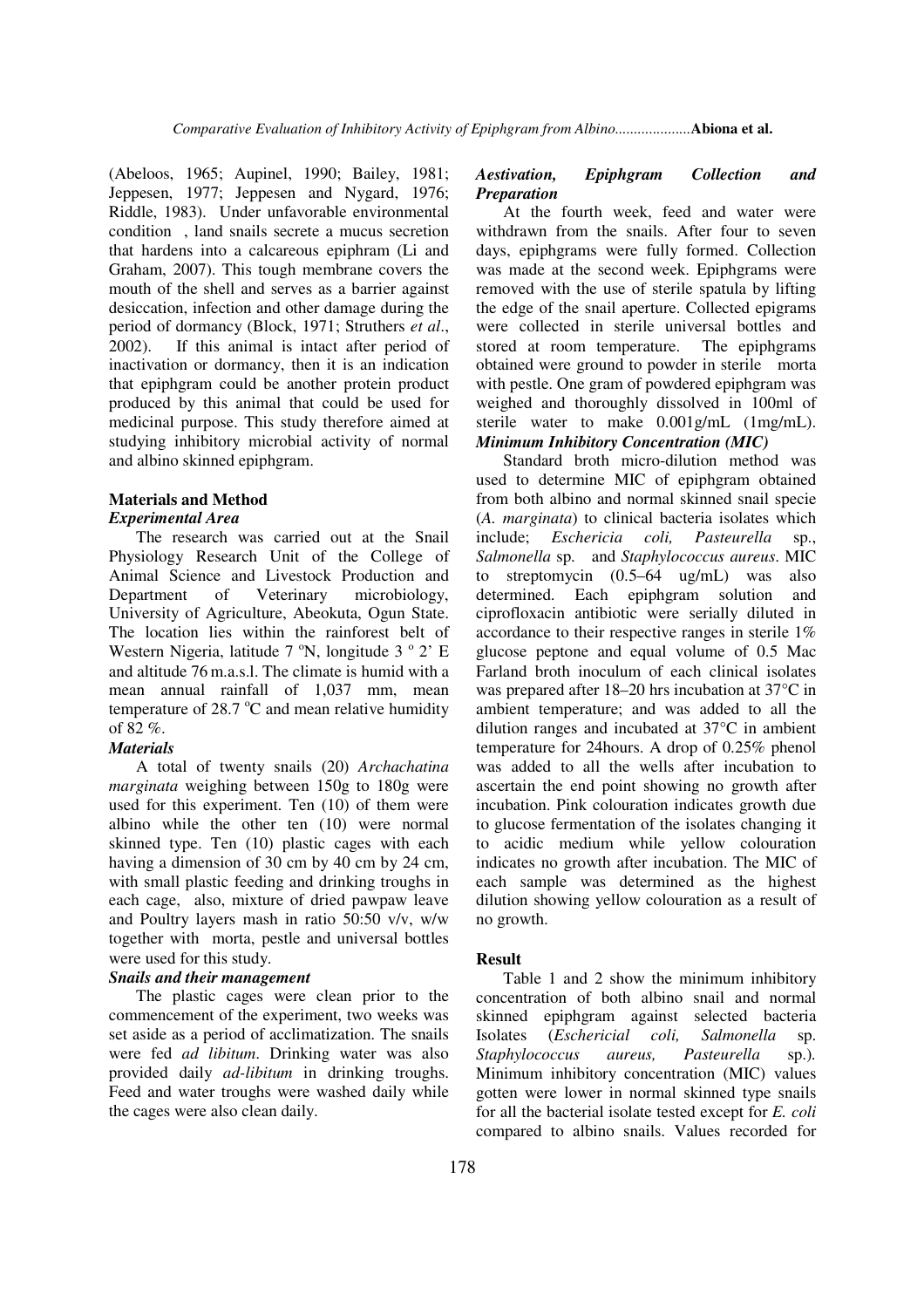Salmonella in normal skinned type snail is 0.049 as against 0.098 for albino. Others include: Pasteurella (50 vs 100), *Staphylococcus* (50 vs 100) and E. coli (0.098 vs 0.050). Considering the minimum inhibitory concentration of the control (Streptomycin), values recorded were higher in both albino and normal skinned snails (Plate 1) except for staphylococcus where values recorded in epiphgram in both type of snails were higher (albino: 100 vs 1.95 and normal : 50 vs 3.91).

#### **Discussions**

Snails have been reported to be one of the oldest species around the globe that have survived extreme environmental conditions for more than 600 million years (IRIS, 2010). This fact is an indication that snails have some special adaptive proteins with which they survive in their environment. Antimicrobial activity of epiphgram from normal and albino skinned giant African land snail (*A. marginata*) as shown in Table 1 and 2 from this study is a further evidence of their survival. This observation showed that epiphgram contains one or more of such protein that are used for protective purpose. Furthermore, some forms of protein are known to be of importance in the protection of this animal against some form of bacterial attack. Boman (1995) assert that antimicrobial peptides are among the earliest developed molecular effectors of innate immunity and are significant in the first line of host defense response of diverse species. Many different families of molecules have been found throughout the animal and plant kingdoms that display similar modes of action against a wide range of microbes (Boman, 1995). This study also showed that overall minimum inhibitory concentration of epiphgram from normal skinned *A. marginata* compared to those from albino snails were higher for most of the four bacteria isolates used in this study. The reason for this observation may be as a result of differences in rate and amount of secretion of those proteins which perform this protective action. Ademolu *et al*. (2011) discovered in their study that normal skinned had significantly higher protein, glucose and lipids than albino snails under similar experimental condition. Differences may also be as a result of deficiency of enzyme responsible for metabolism of melanin in albino snail during prenatal development (Allegretti *et al*., 2009). Considering

the four bacteria isolates used, antimicrobial activity of epiphgram from both normal skinned and albino were seen to be higher than the control (Streptomycin) in the elimination of *Eschericia coli*, and *Salmonella* sp. This is an indication that giant African land snail (*A. marginata*) secrets antimicrobial protein/proteins whose action is better than the conventional antibiotic streptomycin.

According to Alexander *et al*. (1997), many marine species possess a mucosal barrier to microbe-laden external environment. The mucosal are very rich in antimicrobial peptide which facilitate the removal of some bacteria. Differences in rate of elimination of different types of bacteria may be as a result of structural type of binding of anionic phospholipid-rich membranes with which antimicrobial peptide dissolves bacteria membranes which are quite similar in some bacteria and some with little differences. Munozo-Crego *et al*. (1999) and Schmid *et al*. (2003) reported that pathogen surfaces bear a large number of oligoglucides that may be bound by specific proteins example of which are lectins. Study by Abiona (2010) revealed that substances which bind the four bacteria isolates used in this study were present in the haemolymph of giant African land snails (*A. marginata* and *A. achatina*). MIC values recorded for both *Salmonella species* and *Staphylococcus aureus* is a further indication that antimicrobial proteins secreted by this animal still have capacity to control this pathogen but not as strong as in the first two species of bacteria isolate. This observation could still be attributed to changes in the membrane architecture of these bacteria which may offer slight resistance to the antimicrobial proteins secreted by this animal. Despite this resistance, it was still clear that epiphgram from normal skinned *A. marginata* recorded much better MIC values compared to albino snails. The import of this observation is that normal skinned *A. marginata* had better gene expression for those antimicrobial proteins than the albino snails.

#### **Conclusion**

This study showed clearly that substance which could eliminate *Eschericia coli*, *Pasteurella specie*, *Salmonella species* and *Staphylococcus aureus* are present in the epiphgram of both normal skinned and albino giant African land snail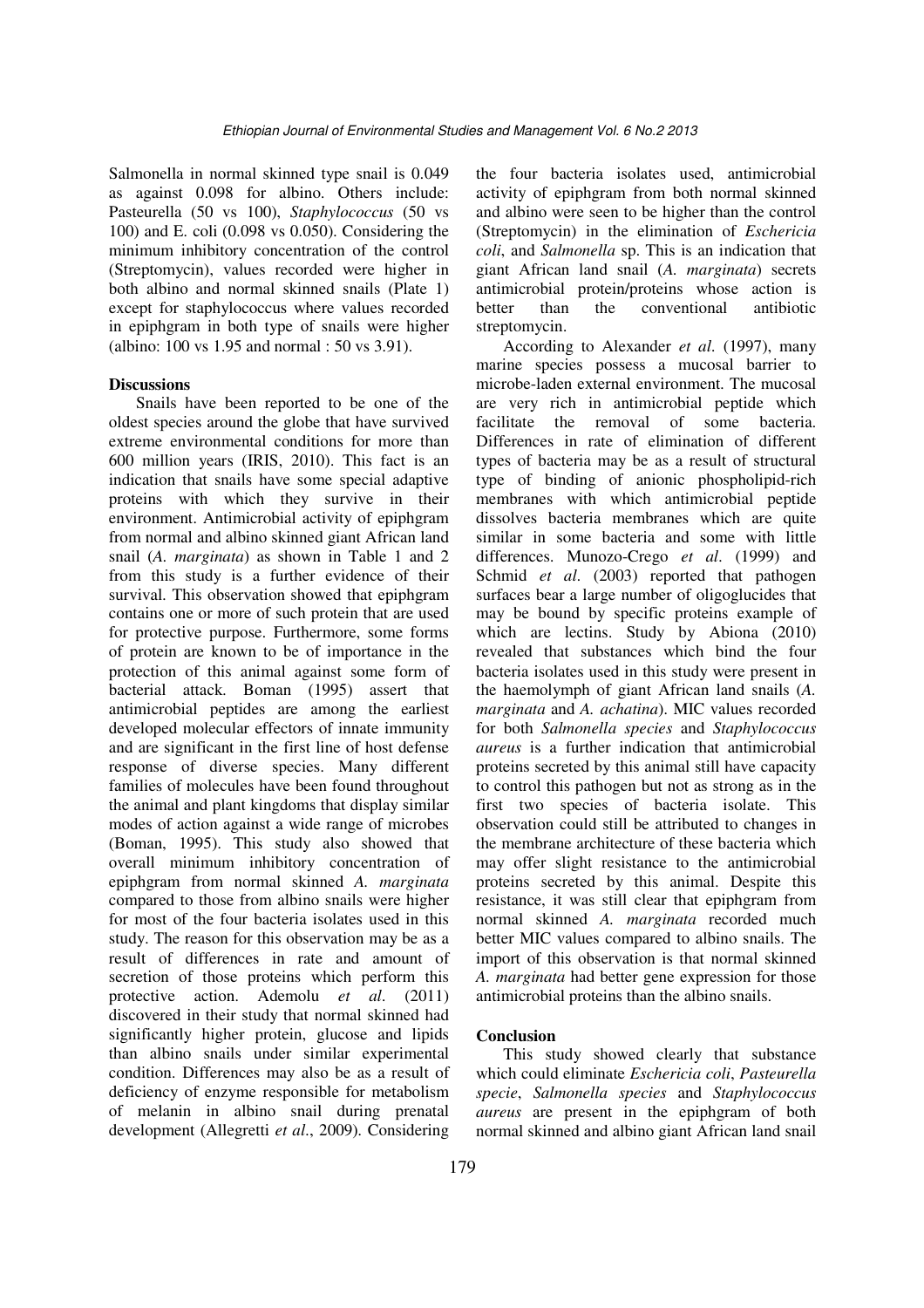(*Archachatina marginata*). It was obvious from the study that epiphgram from normal skinned had higher antimicrobial activity compared to albino snail. This showed that epiphgram from both species could be of use for medicinal application.

## **References**

Abeloos, M. (1965), Sur les etats de vie ralentie chez les invertebres: Physiologie, ecologie et evolution. *Ann. Fac. Sci. Mars.* 38, 3-12.

Abiona, J. A. (2010), Identification of erythrocyte agglutinins in the haemolymph of giant African land snails (*Archachatina marginata* and *Achatina achatina*). PhD Dissertation, Federal University of Agriculture, Abeokuta, Ogun State, Nigeria. Pp 125.

Ademolu, K. O., Jayeola, O. A., Dedeke, G. A and Idowu, A. B. (2011), Comparative analysis of the growth performance and haemolymph Biochemical properties of Normal and Albino giant land snail-Archachatina marginata. *Ethiopian Journal of Environmental studies and Management*, 4(2), 101-106.

Adikwu, M.U, Ikejiuba, C. C (2005), Some physicochemical and wound healing properties of snail mucin. *Bolletino Chimico Farmceutico* 144, 1-8.

Alexander, M. C., Peddrick, W. and Gill, D. (1997), Isolation and characterization of pleurocidin and Antimicrobial peptide in the skin secretions of Winter Flounder. *The Journal of Biological Chemistry* 272(18), 12008-12013.

Allegretti, S. M., Catvalho, J. F., Magalhess, L. A. and Zanottimalgahaes, E. M. (2009), Behaviour of albino and melanic variant of *Biomphalaria glabrata* (Mollusca: Planorbidae) following infection by *Schistoma mansoni*. *Brazilian Journal of Biology,* 69, 8-11.

Aupinel, P. (1990), Influence de la photoperiode sur l'active saisonniere de l' escargot Petit-Gris (*Helix aspersa* Muller): Effect specifique sur la croissance et la reproduction. *Colloq*. *I.N.R.A*. 52,183-187.

Bailey, S. E. R. (1981), Circannual and circadian rhythms in the snail Helix aspersa Muller and the photoperiodic control of annual activity and reproduction. *J. Comp. Physiol.*142, 89-94.

Block, M. R. (1971), Epiphragms: Some observations*. J. Conchol.,* 26,388-409.

Dolashka, P., Moshtanska, V., Borisova, V., Dolashki, A., Stevanovic, S., Dimanov, T.and

Voelter, W. (2011), Antimicrobial proline-rich peptides from the hemolymph of marine snail *Rapana venosa*. *Peptides* 32 (7), 1477-1483.

Fields, J. H. A. (1992), The effects of aestivation on the catalytic and regulatory properties of pyruvate kinase from Helix aspersa. *Comparative Biochemistry and Physiology* 102, 77-82.

Jeppesen, L. L. (1977), Photoperiodic control of hibernation in *Helix pomatia* L. (Gastropoda; Pulmonata). *Behav. Process*., 2, 373-382.

Li, D. and Graham, L. D. (2007), Epiphramin, the protein of epiphram mucus from the vineyard snail, *Cernuella virgata*. *Comparative Biochemistry and Physiology*, Part B 148, 192-200.

Munoz-Crego, A., Alvarez, O. Alonso, B., Rogers, D. J. and Llovo, J. (1999), Lectins Lectin as diagnostic probes in clinical bacteriology-an overview. In Lectins, Biology, Biochemistry, Clinical Biochemistry Vol. 13 ed. van Driessche, E., Beeckmans,S. and Bøg-Hansen, T.C. Lemchesvej. Hellerup, Denmark: TEXTOP. http://plab.ku.dk/tcbh/Lectins12/Calderon/paper.htm

. Riddle, W. A. (1988), Physiological ecology of land snails and slugs. In"The Mollusca" (W.D. Russel-Hunter, Ed) Vol. Academic Press, London, 6:431- 461.

Rizzatti, A. C. S. and Romero, S. M. B. (2001), Heart rate and body weight alterations in juvenile specimens of the tropical land snail Megalobulimus sanctipauli during dormancy. *Brazilian Journal of Medical and Biological Research* 34, 959-967

Sanae, M. M., Aikawa, T. and Juichiro, J. M. (2003), Antibacterial activity of snail mucus mucin. Comparative Biochemistry and Physiology Part A: D01:10.1016/0300-9629(82):90123-2.

Schmidt-Nielsen, K. (1996), Fisiologia Animal-Adaptacao e Meio Ambiente (Original title: Animal Physiology-Adaptation and Environment). Santos Livraria Editoria, Sao Paulo).

Storey, K. B. and Storey, J. M. (1990), Metabolic rate depression and biochemical adaptation in anaerobiosis, hibernation and aestivation. *Quarterly Review of Biology* 65, 145-174

Struthers, M., Rosair, G., Buckman, J., Viney, C. (2002), The physical and chemical microstructure of *Achatina fulica* epiphragm. *J. Molluscan Stud.* 68, 165-171.